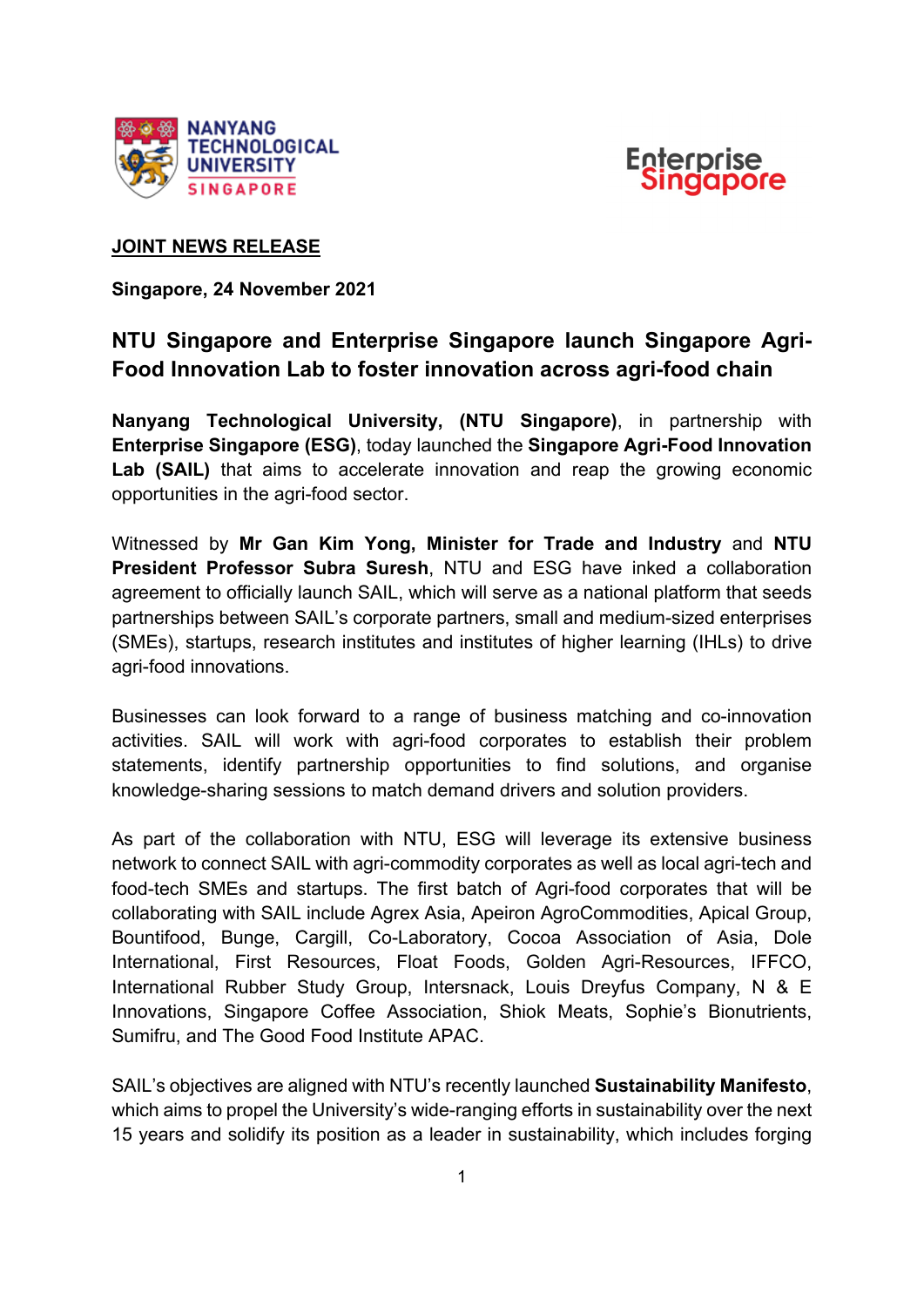close ties with industry partners that are committed to joining NTU's sustainability journey.

**NTU Senior Vice President (Research) Professor Lam Khin Yong** said: "The partnership between NTU and Enterprise Singapore to establish the Singapore Agri-Food Innovation Lab (SAIL) will help boost Singapore's value proposition as a trading and innovation hub, by offering agri-food corporates, especially SMEs and startups, a conducive environment to pursue innovation within the industry. Featuring a highly interdisciplinary expert panel comprising of NTU faculty from engineering, business and the social sciences, SAIL serves as a new collaborative platform to fill the gaps in commercialisation to grow a vibrant innovation ecosystem. NTU's innovation in the agri-food tech space positions the University as one of the solution providers for the successful development of SAIL, based on its demonstrated research capabilities and industry partnership, an example being the hydrogel bandages made with durian husks."

**Mr Lee Pak Sing, Assistant Chief Executive Officer of Enterprise Singapore**, said: "As an international trading hub for agri-commodities players and with a growing agrifood tech sector, Singapore is well-placed to support the growing demand for agri-food innovation. SAIL will add to Singapore's capacity for innovation in this emerging area. Companies can partner with SAIL to anchor their innovation and sustainability activities in Singapore. It will also be a platform for local SMEs and startups to explore opportunities to testbed and scale their innovative solutions beyond Singapore."

## **An interdisciplinary collaborative platform**

Situated on the NTU campus, SAIL's research and development capabilities will be backed by expertise from NTU's Food Science and Technology (FST) programme and the Nanyang Business School, along with an interdisciplinary team of NTU professors with specialised knowledge in the areas of food-tech, agri-tech, microbiology, chemistry, nanomaterials, fintech, green finance, supply chain and logistics, consumer trends, and business analytics.

Adding to this, SAIL would also promote entrepreneurship in the agri-food ecosystem by working with accelerator programmes, as well as facilitating dialogue between the industry, IHLs, and startups. This includes the organisation of outreach events to showcase thought leadership from the industry and IHLs.

NTU will be the main operator of SAIL, with **NTU Professor William Chen** as the Director of SAIL, while **NTU Professor Boh Wai Fong** will be its Co-Director. Prof Chen is Director of NTU's Food Science and Technology (FST) programme, while Prof Boh is Deputy Dean of the Nanyang Business School at NTU.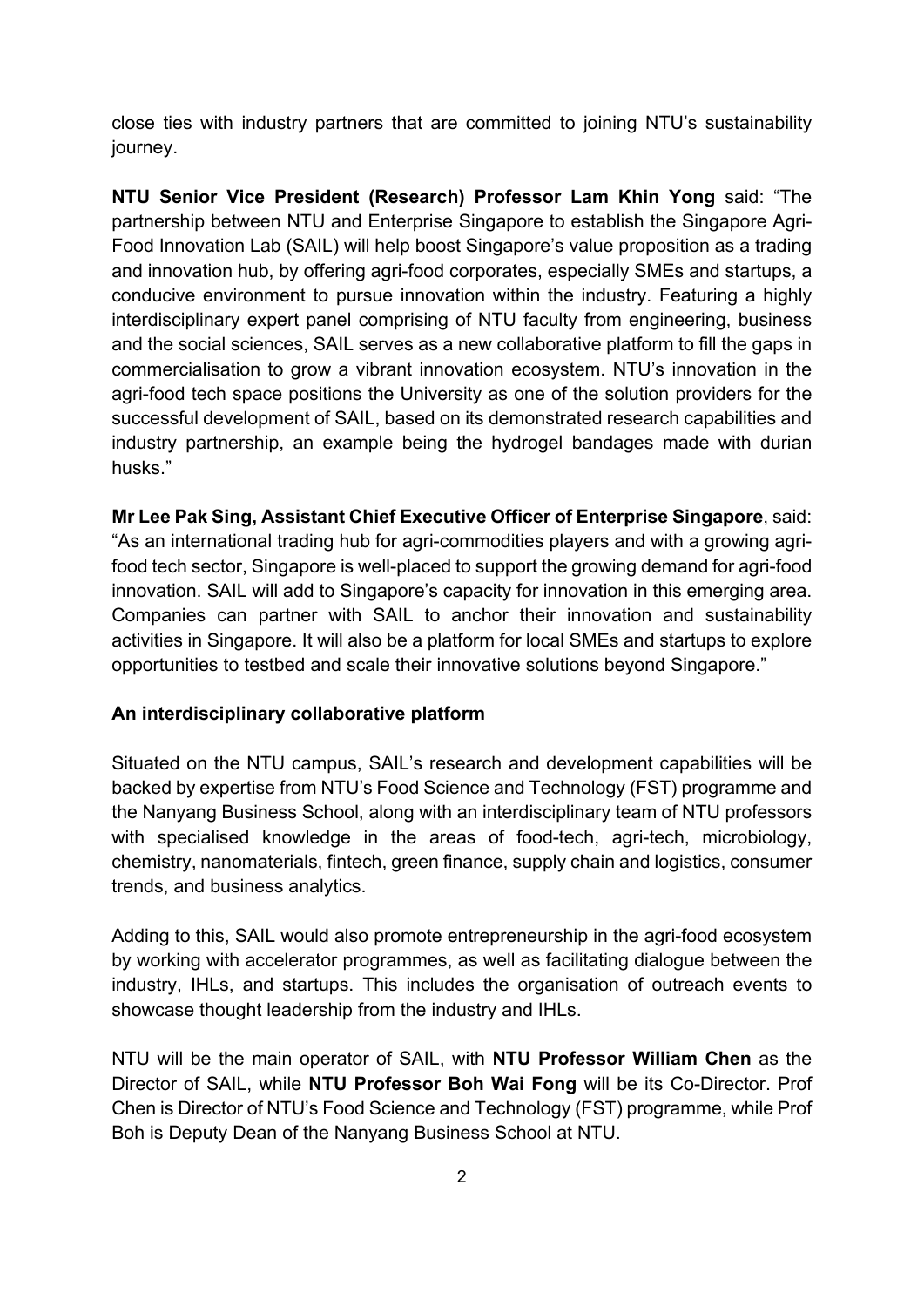SAIL will serve as a neutral vehicle to advocate for industry-wide projects and facilitate co-innovation with key players in the agri-food innovation ecosystem. It will leverage NTU and ESG's track record of working with partners such as A\*STAR, Singapore Food Agency, National University of Singapore, as well as global partners such as The Good Food Institute, Trendlines, Big Idea Ventures, and Food Industry Asia.

Based on the problem statements of potential corporate partners, SAIL will focus on sustainability, automation, and digitalisation for the agri-tech sector, developing new and improved agricultural inputs, as well as downstream research and development.

Refer to the Annex for more details on the areas of innovation supported under SAIL.

#### **\*\*\*END\*\*\***

#### **Media contacts:**

Mr Joseph Gan Manager, Media Relations Corporate Communications Office Nanyang Technological University, Singapore [joseph.gan@ntu.edu.sg](mailto:joseph.gan@ntu.edu.sg)

Ms Vanessa Ang Business Partner Corporate Communications Enterprise Singapore [Vanessa\\_ANG@enterprisesg.gov.sg](mailto:Vanessa_ANG@enterprisesg.gov.sg)

#### *About Nanyang Technological University, Singapore*

A research-intensive public university, Nanyang Technological University, Singapore (NTU Singapore) has 33,000 undergraduate and postgraduate students in the Engineering, Business, Science, Humanities, Arts, & Social Sciences, and Graduate colleges. It also has a medical school, the Lee Kong Chian School of Medicine, established jointly with Imperial College London.

NTU is also home to world-renowned autonomous institutes – the National Institute of Education, S Rajaratnam School of International Studies, Earth Observatory of Singapore, and Singapore Centre for Environmental Life Sciences Engineering – and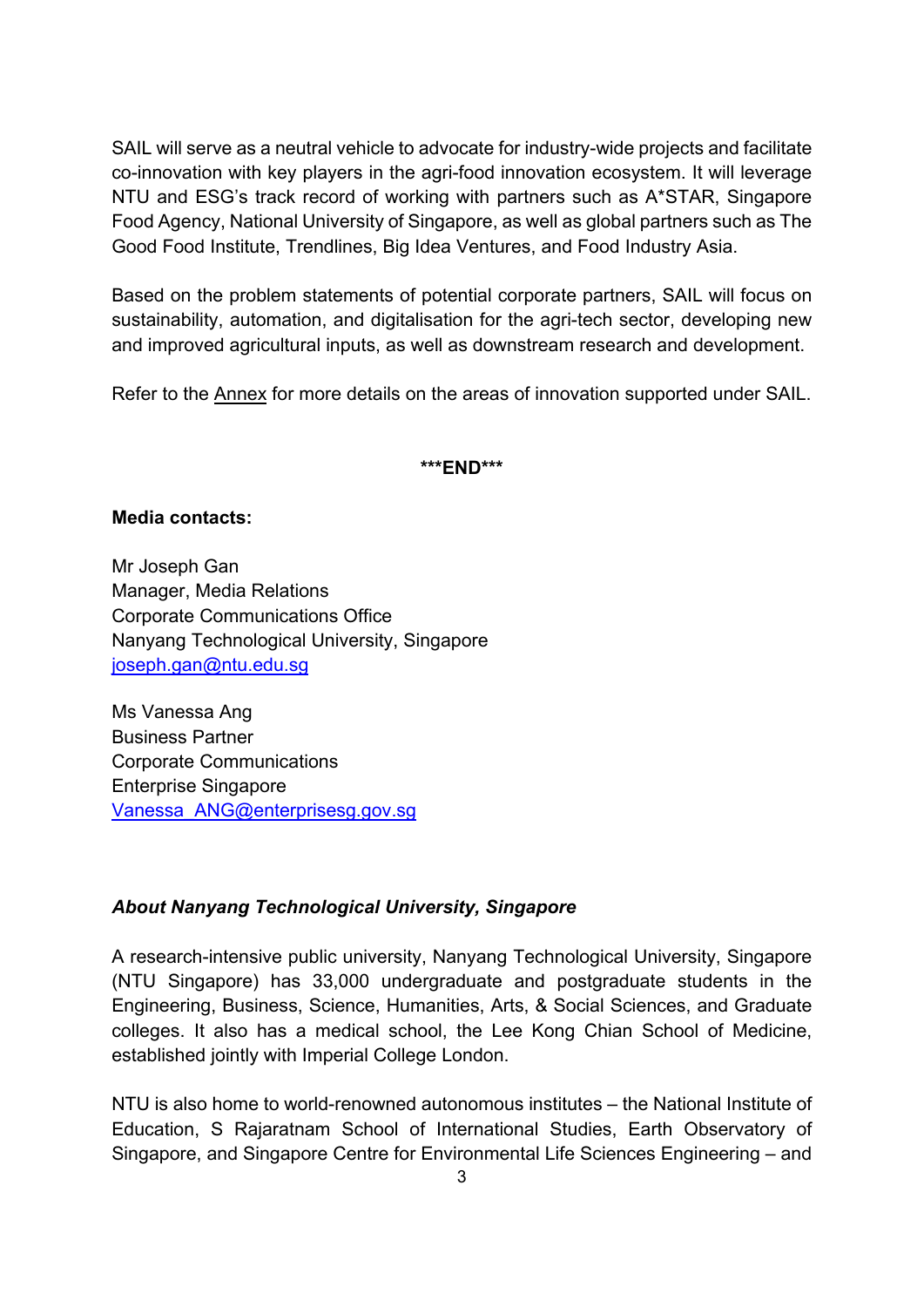various leading research centres such as the Nanyang Environment & Water Research Institute (NEWRI) and Energy Research Institute @ NTU (ERI@N).

Ranked amongst the world's top universities by QS, NTU has also been named the world's top young university for the last seven years. The University's main campus is frequently listed among the Top 15 most beautiful university campuses in the world and it has 57 Green Mark-certified (equivalent to LEED-certified) building projects, of which 95% are certified Green Mark Platinum. Apart from its main campus, NTU also has a campus in Singapore's healthcare district.

Under the NTU Smart Campus vision, the University harnesses the power of digital technology and tech-enabled solutions to support better learning and living experiences, the discovery of new knowledge, and the sustainability of resources.

For more information, visit [www.ntu.edu.sg](http://www.ntu.edu.sg/)

## *About Enterprise Singapore*

Enterprise Singapore is the government agency championing enterprise development. We work with committed companies to build capabilities, innovate and internationalise.

We also support the growth of Singapore as a hub for global trading and startups, and build trust in Singapore's products and services through quality and standards.

Visit [www.enterprisesg.gov.sg](http://www.enterprisesg.gov.sg/) for more information.